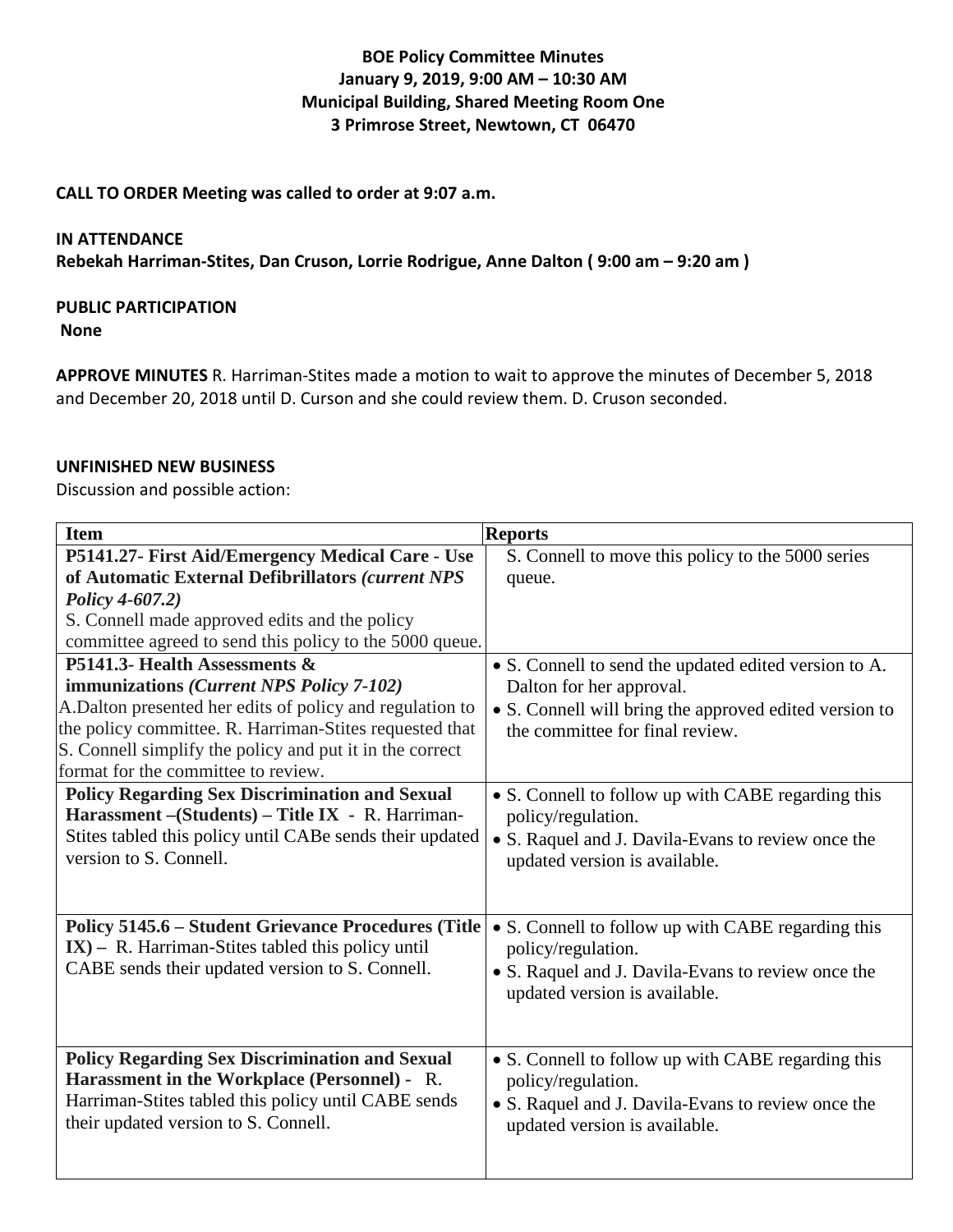| Policy 9271 - Board Bylaws - Code of Ethics<br>The committee agreed on the Hamden version for the<br><b>BOE Code of Ethics.</b>                                        | S. Connell will send to K. June for review by the Board<br>of Education at their January 22nd meeting for their first<br>read. |
|------------------------------------------------------------------------------------------------------------------------------------------------------------------------|--------------------------------------------------------------------------------------------------------------------------------|
| S. Connell to make the following edits: On page<br>$P9271(a)$ in the first paragraph, change all references to<br>Hamden Schools to "Newtown".                         |                                                                                                                                |
| On page P9271(b), remove the bullet "By acting only<br>upon the recommendation of the Superintendent in<br>matters of employment or dismissal of school<br>personnel." |                                                                                                                                |
| R. Harriman-Stites would like the BOE to review this<br>policy ASAP.                                                                                                   |                                                                                                                                |
| Policy 6146 – Graduation Requirements – S. Connell<br>made approved edits and policy committee agreed to                                                               | • S. Connell will send to K. June for review by the<br>Board of Education at their February 5 <sup>th</sup> meeting for        |
| move forward for review by the Board of Education.                                                                                                                     | their first read.                                                                                                              |

## **UNFINISHED OLD BUSINESS**

Discussion and possible action:

| <b>Item</b>                                               | <b>Reports</b>                                   |
|-----------------------------------------------------------|--------------------------------------------------|
| Policy 5142.4 – School Resource Officer and Policy        | • S. Connell to invite M. Pompano to an upcoming |
| 1700 – Otherwise Lawful Possession of Firearms on         | meeting to discuss this policy.                  |
| <b>School Property</b> – Shipman and Goodwin to provide a |                                                  |
| short policy (about one paragraph) regarding School       |                                                  |
| Security Officers at NPS.                                 |                                                  |

## **UPDATE FROM THE SUPERINTENDENT**

### **PUBLIC PARTICIPATION None**

A motion was made by R. Harriman-Stites to move Policy 9271 - Board Bylaws – Code of Ethics forward to the Board of Education for review at the Board of Education meeting to be held on January 22, 2019 and move Policy 6146- Graduation Requirements forward to the Board of Education for review at the Board of Education meeting to be held on February 5, 2019. D. Cruson seconded. Motion was unanimously approved.

A motion was made by R. Harriman-Stites to move P5141.27- First Aid/Emergency Medical Care - Use of Automatic External Defibrillators (current NPS Policy 4-607.2) into the 5000 Series queue waiting for review by the Board of Education. D. Cruson seconded. Motion was unanimously approved.

A motion was made by R. Harriman-Stites to postpone discussion/action on Policy Regarding Sex Discrimination and Sexual Harassment –(Students) – Title IX , Policy 5145.6 – Student Grievance Procedures (Title IX), Policy Regarding Sex Discrimination and Sexual Harassment in the Workplace (Personnel). Cruson seconded. Motion was unanimously approved.